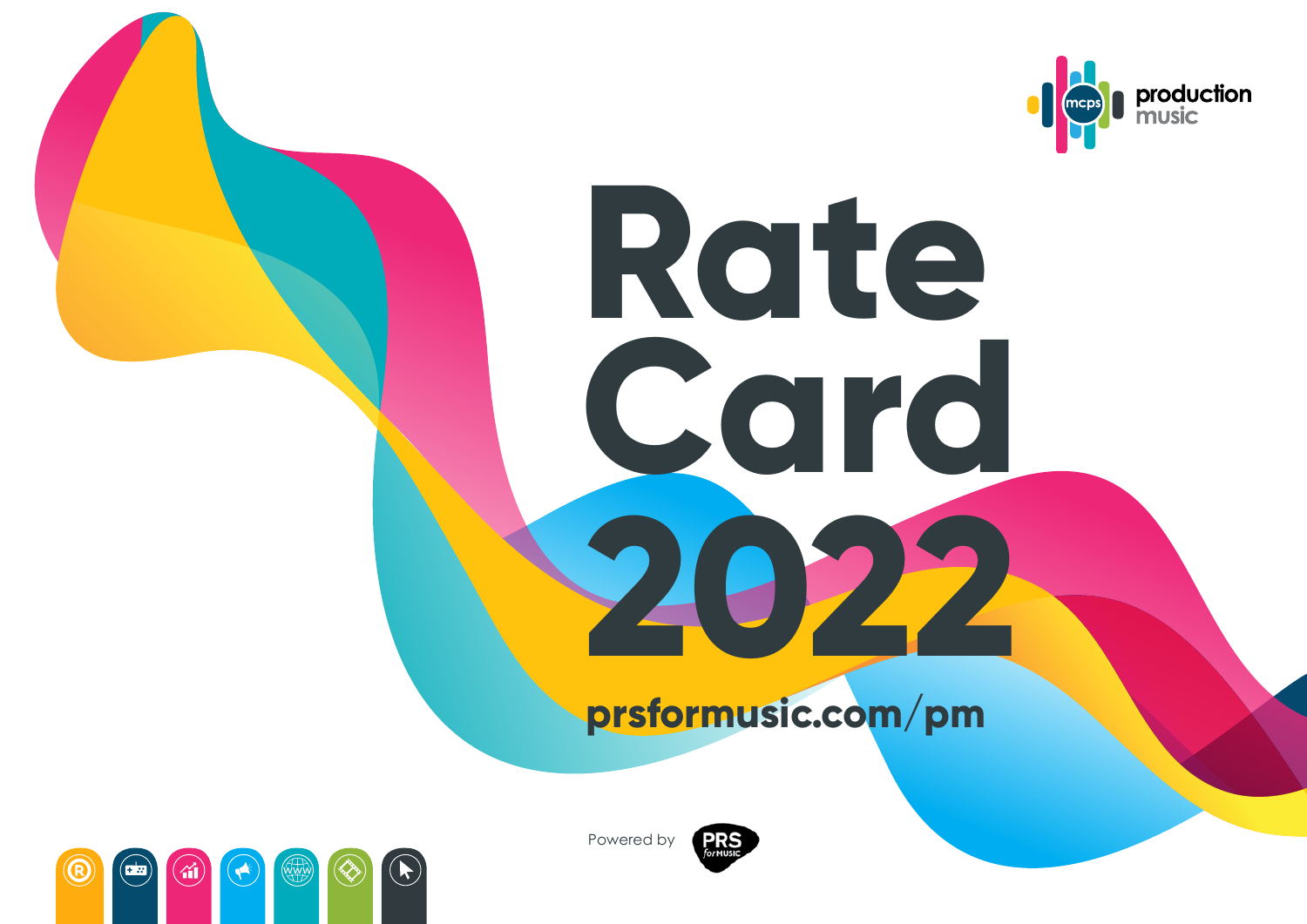



#### **Contents Simple, affordable production music licensing** Our licences can offer: 3. Which rates apply to my online content • Cover for the lifetime of the production • Sync clearance for Worldwide All Media exploitation 4. Adverts • Access to over one million tracks • Over 250 library labels spanning all genres 5. Branded Content **Please read the Important Information at the end of the Rate Card.** 6. Corporate 7. Online Productions Browse a complete list of production music libraries covered by our licences at **[prsformusic.com/p](prsformusic.com/libraries)m** 8. Film Keep a record of: • Track titles • Songwriters and composers 9. Trailers • Library/Label names These details are essential elements for your licence application. 10. Games, Apps, CDs and DVDs 11. Performing Right Online Licence (PROL) If you are an Independent Production Company (IPC) making TV programmes for UK broadcast, **K** please refer to our **[IPC rates](https://prsformusic.com/licences/broadcasting-music-on-tv/ipc-licence)**. For further enquiries, please contact the IPC team on +44 (0)20 3741 4101 or **[tvprogrammes@prsformusic.com](mailto:tvprogrammes%40prsformusic.com?subject=IPC%20Enquiry)**

12. Important Information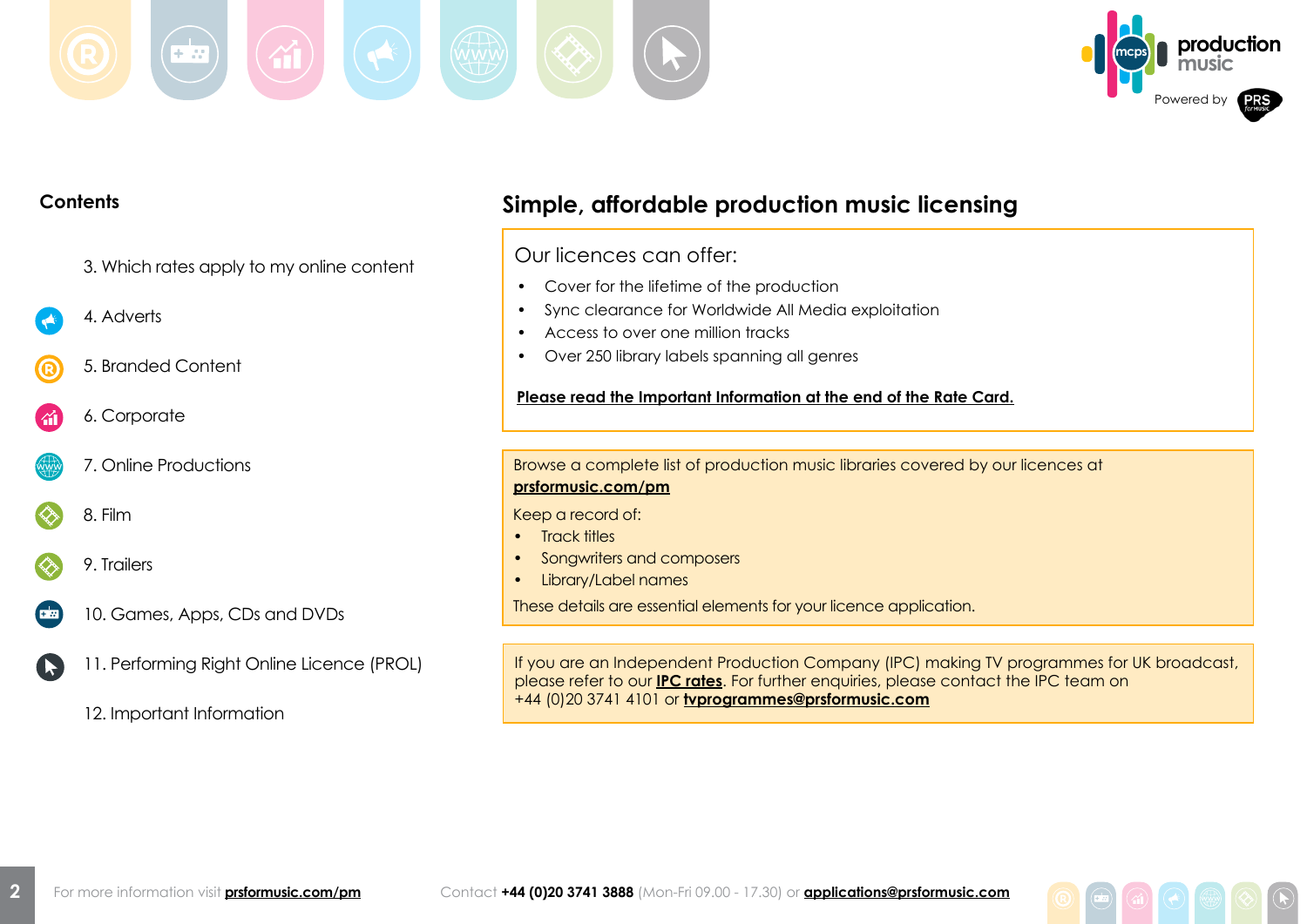<span id="page-2-0"></span>



# **Guide to licensing online content through our Rate Card**

Our Rate Card has different tariffs attached to Online Productions, Branded Content, Online Advertising and Corporate videos. Follow this flow chart to confirm which tariff applies to your content.

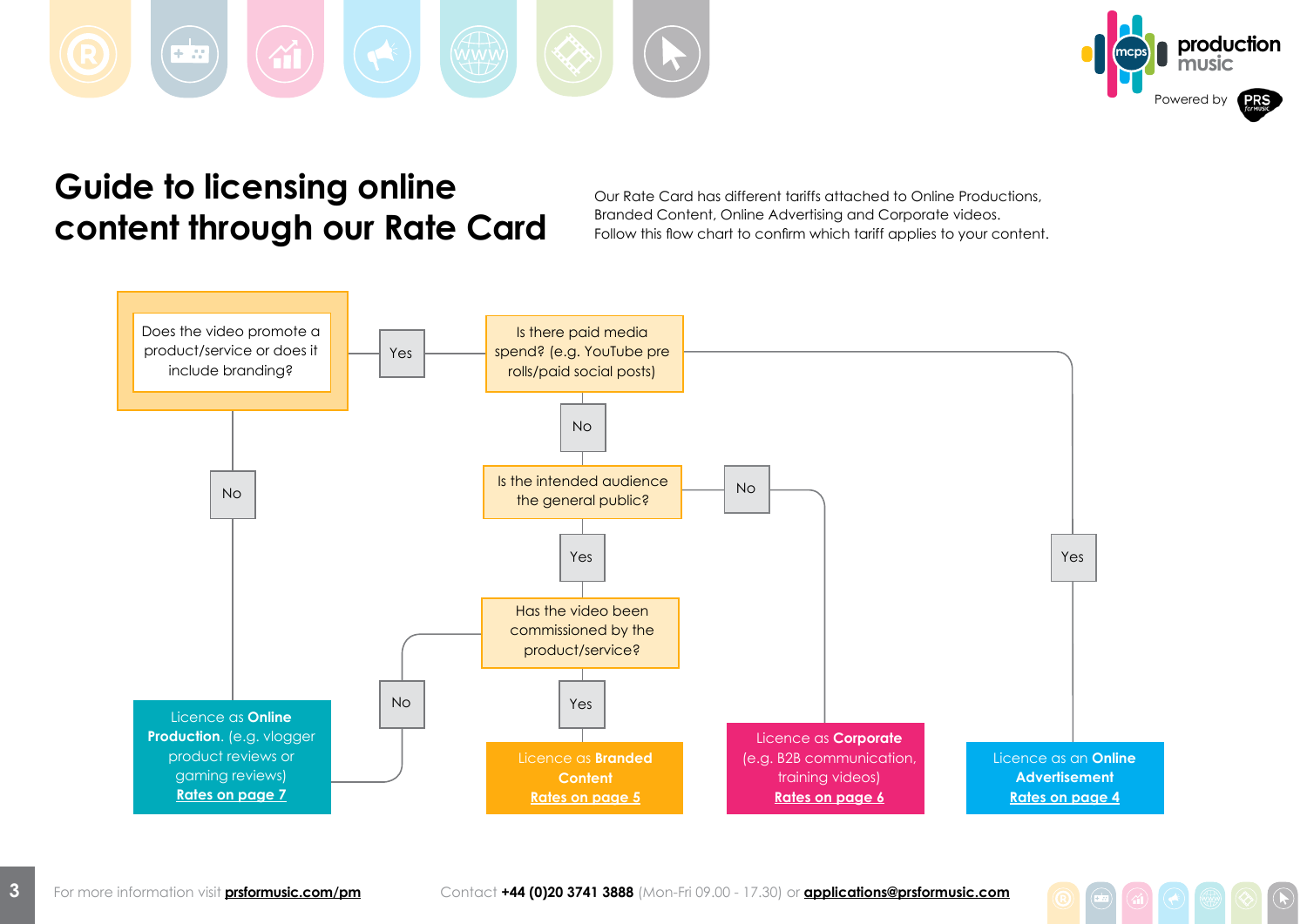



[Apply for your](https://musicshop.prsformusic.com/lmgr/)  [licence or get](https://musicshop.prsformusic.com/lmgr/)  [a quote](https://musicshop.prsformusic.com/lmgr/)





## **Advertising**

<span id="page-3-0"></span> $\frac{1}{1+2}$ 

**Type of production:**

- **• Adverts designed specifically to promote goods or services to the general public**
- **• Any productions which have paid media spend**

#### **Music use:**

- As per tariff description.
- • Our Single country and Single Continent TV ad rates include worldwide online exploitation.
- • Our Per Track rates cover you for unlimited tag endings within 12 months.
- • Full Network Radio Advertising rates include online exploitation through digital/internet radio services

|  | <b>Advertising</b> |  |
|--|--------------------|--|
|  |                    |  |

| Use                          | Media                                                                    | <b>Territory</b>                              | Per 30s | Per Track |                                                                   |
|------------------------------|--------------------------------------------------------------------------|-----------------------------------------------|---------|-----------|-------------------------------------------------------------------|
|                              |                                                                          | Worldwide                                     | £6,600  | £9,900    | <b>UPGRADE</b>                                                    |
| TV Ads and                   | All TV                                                                   | Single Continent                              | £3,500  | £5,250    | to ALL MEDIA                                                      |
| Sponsorship<br><b>Idents</b> | (Includes Online)                                                        | UK & Eire<br>(or any other single<br>country) | £2,500  | £3,750    | for additional<br>25%                                             |
|                              | Video On<br>Demand<br>(VOD)<br>Advertising                               | Worldwide                                     | £2,000  | £3,000    | Per track rates<br>allow unlimited<br>cut-downs and<br>tag ending |
| <b>Online Ads</b>            | <b>Other Online</b><br>Advertising<br>(i.e. social<br>media,<br>website) | Worldwide                                     | £750    | £1,125    | changes.<br>If you've made<br>an application<br>previously        |
| Radio Ads                    | <b>Full Network</b>                                                      | UK & Eire<br>(or any other single<br>country) | £950    | £1,425    | and require<br>additional<br>rights, please                       |
|                              | Single local<br>station or region<br>of national                         | Local/Regional                                | £75     | £115      | get in touch<br>about a top-up<br>licence.                        |
| Other Ads                    | Cinema or<br>DVD ads                                                     | Worldwide                                     | £1,000  | £1,500    |                                                                   |
|                              | Public location                                                          |                                               | £210    | £315      |                                                                   |
|                              |                                                                          |                                               |         |           |                                                                   |

#### **Campaign Rates**

All of our Advertising Per Track rates can be upgraded to Campaign rates for an additional 60%. Campaign rates cover unlimited adverts of a developing theme for a single product within a 12 month period.



If you can't find a rate that fits your production, please get in touch**.**

**Campaign rate ='per track' rate +60%**

**e.g. All TV - Worldwide campaign rate = £9,900 X 1.6 = £15,840**

**All Media Upgrade** = Any 'All TV' rate + 25% e.g. All Media Single Country Per 30s = £2,500 X 1.25 = £3,125

For more information visit **[prsformusic.com/pm](www.prsformusic.com/pm)** Contact **+44 (0)20 3741 3888** (Mon-Fri 09.00 - 17.30) or **[applications@prsformusic.com](mailto:applications%40prsformusic.com?subject=)**

**4**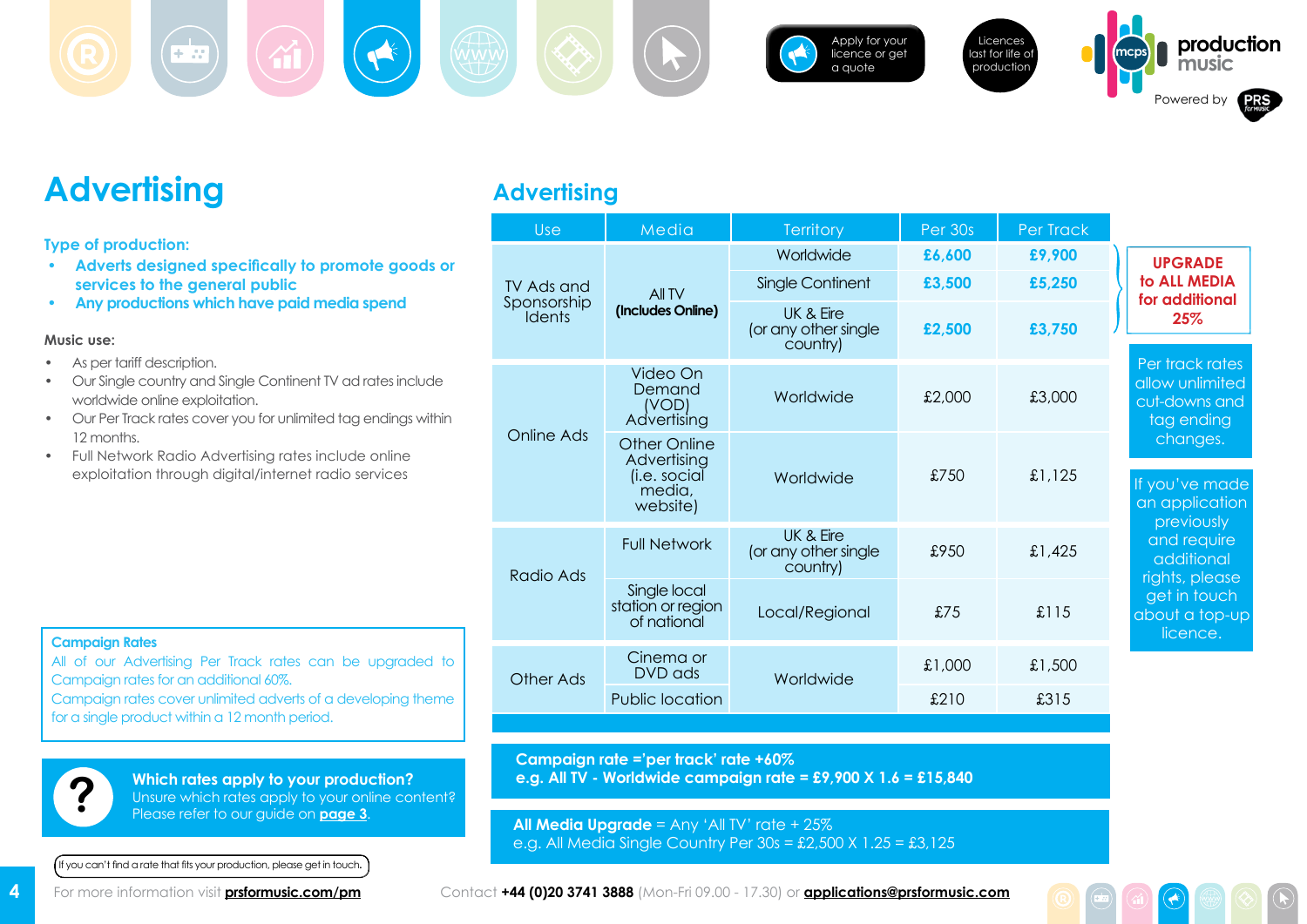<span id="page-4-0"></span>[Apply for your](https://musicshop.prsformusic.com/lmgr/)  Licences **production**  $\pm \frac{1}{2}$ [licence or get](https://musicshop.prsformusic.com/lmgr/)  last for life of **music** [a quote](https://musicshop.prsformusic.com/lmgr/) production Powered by

## **Branded Content**

**Type of production:**

- **• Brand endorsement productions**
- **• Productions documenting sponsored initiatives**
- **• Recruitment videos**
- **• Product demo videos**

#### **Music use:**

**5**

- • Online including Social Media platforms e.g. Snapchat, YouTube etc.
- • Public locations (excluding cinema broadcast).

**If the main focus of your production is to promote the sale of goods or services and has paid media spend, please refer to our Advertising rates on [page 4](#page-3-0).**

### **Branded Content**

| Use                       | <b>Territory</b>                                                                                  | Media     | Per 30s | Per<br><b>Track</b> | Per<br>Production |
|---------------------------|---------------------------------------------------------------------------------------------------|-----------|---------|---------------------|-------------------|
| <b>Branded</b><br>Content | Audio Visual - All sites online<br>(includes downloads) and public<br>location (excluding cinema) | Worldwide | £350    | £700                | £800              |

**Please contact the licensing team if you would like to discuss a deal covering multiple productions.**

**Which rates apply to your production? Particular Video Entity on the Unsure which rates apply to your online content?**<br>**Please refer to our guide on <u>[page 3](#page-2-0)</u>.** 

If you can't find a rate that fits your production, please get in touch**.**

For more information visit **[prsformusic.com/pm](www.prsformusic.com/pm)** Contact **+44 (0)20 3741 3888** (Mon-Fri 09.00 - 17.30) or **[applications@prsformusic.com](mailto:applications%40prsformusic.com?subject=)**

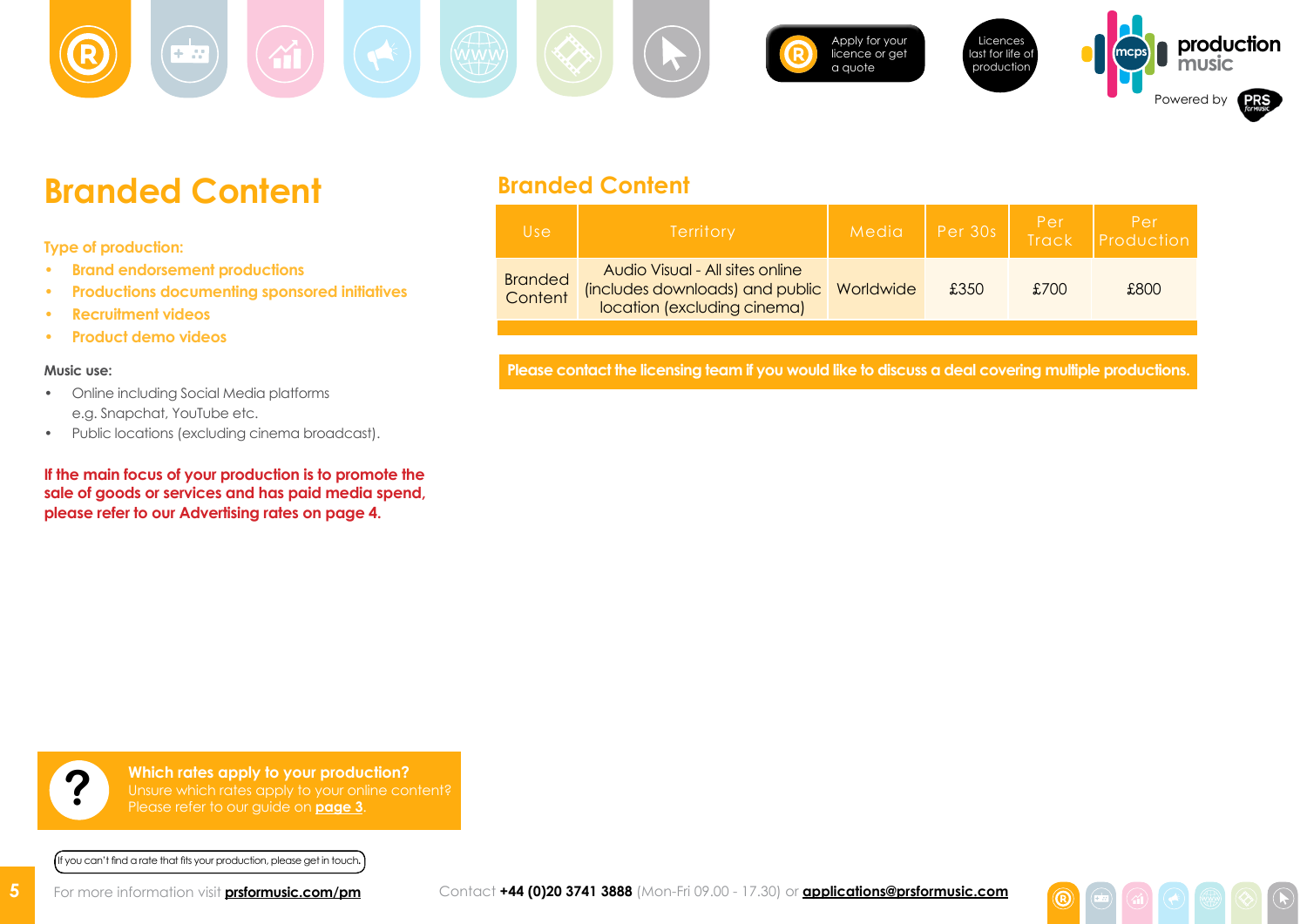



[Apply for your](https://musicshop.prsformusic.com/lmgr/)  licence or get [a quote](https://musicshop.prsformusic.com/lmgr/)





**mcps production**

## <span id="page-5-0"></span>**Corporate**

**Type of production:**

- **• Internal comms staff training or information videos**
- **B2B showreels**
- **Exhibition films (e.g. museums and art installations)**
- **• Audio guides**

#### **Music use:**

- Staff conferences and in-house use.
- Intranet, client and agency site, social media.
- Private and direct communication (audio guides, music on hold, B2B physical copies).
- Exhibitions (e.g. museums, art installations and trade shows).

**Any branded content productions aimed at the general public are not covered by Corporate rates. Please see Branded Content or Advertising production types on pages 4 and 5.**

## **Corporate**

| Use                  | <b>Territory</b> | Media                                                                 | Per 30s | <b>Per</b><br><b>Track</b> | Per<br><b>Production</b> | <b>Monthly</b><br>subscription |
|----------------------|------------------|-----------------------------------------------------------------------|---------|----------------------------|--------------------------|--------------------------------|
| Corporate<br>Content | World-<br>wide   | Audio visual -<br>Online and public<br>location (excluding<br>cinema) | £50     | £99                        | £250                     | deals also now<br>available.   |

Aggregation is permitted on all Corporate Per 30s rates. Aggregation allows various music cues to be added together to produce a cumulative total.

Our Corporate Blanket deals give you the option of paying annually or monthly and cover unlimited productions.

**Annual**: Pay just **£3,000 a year** to use as much music as you need, within unlimited corporate productions, broadcast over a 12 month period.

### Or

**Monthly**: Pay **£350 a month** to use as much music as you need, within unlimited corporate productions, broadcast during that month. (A minimum commitment of 3 months applies).

Call +44 (0)203 741 3888 for details on how to apply.

**Which rates apply to your production?** Unsure which rates apply to your online content? **?** Please refer to our guide on **[page](#page-2-0) 3**.

If you can't find a rate that fits your production, please get in touch**.**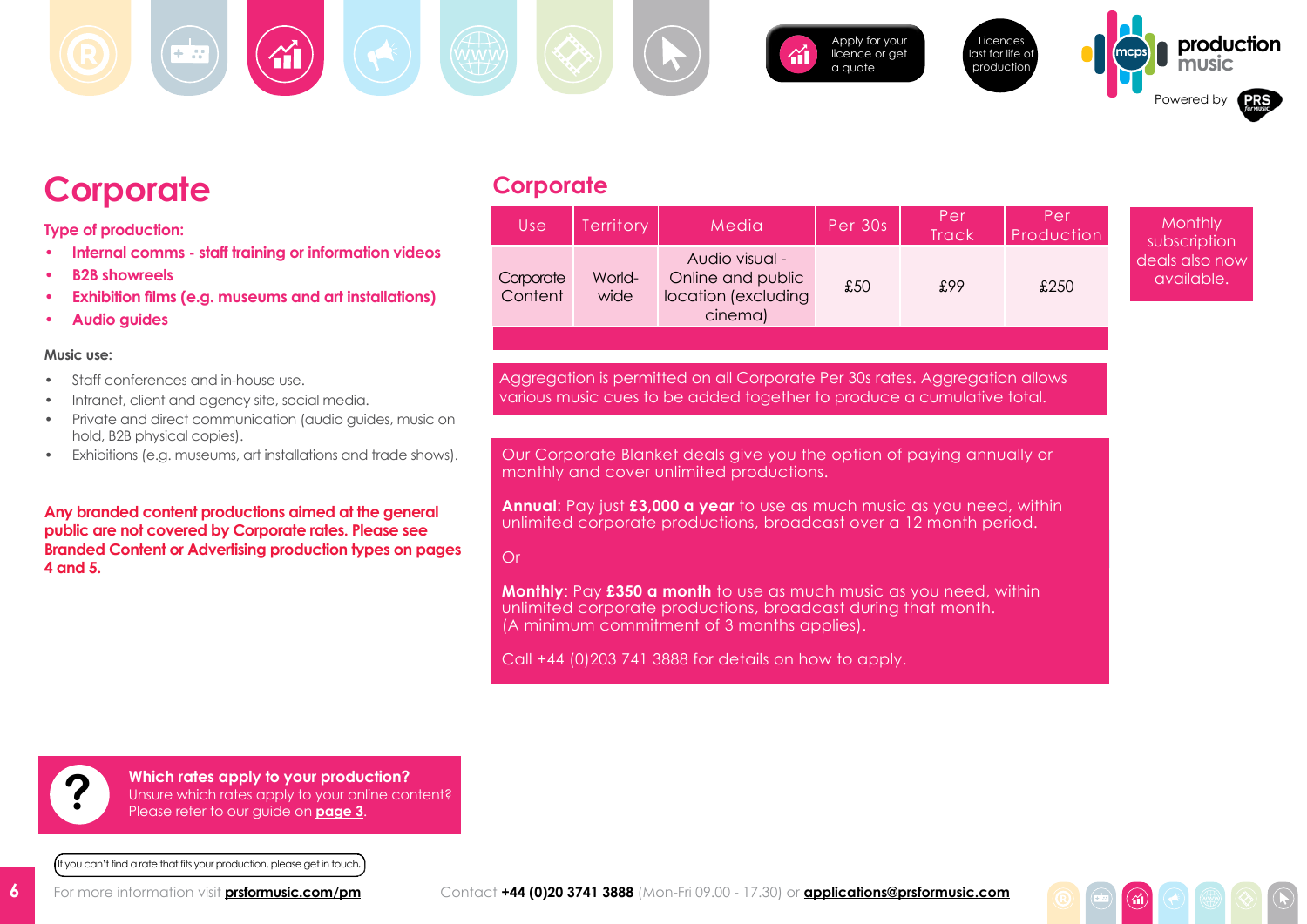<span id="page-6-0"></span>[Apply for your](https://musicshop.prsformusic.com/lmgr/)  [licence or get](https://musicshop.prsformusic.com/lmgr/)  [a quote](https://musicshop.prsformusic.com/lmgr/) Licences last for life of production **mcps production music** Powered by

# **Online Productions**

**Online production rates cover, but are not limited to:**

- **• General interest/entertainment content (amateur or professional) made for broadcast on video sharing and social media platforms (e.g. YouTube)**
- **• Films or individual episodes that are made available online**
- **• Any online production available for retail sale through streaming or download service providers (includes Audio/Audio visual books)**

#### **Online Production rates do not cover any production types classified as promotional or any content which includes branding.**

If your production is a Film Trailer, please refer to our trailer rates detailed on page 9.

#### **Communication to the Public Right**

Are you hosting the content on your own website? You may require a Performing Right Online Licence (PROL). Please refer to **[PROL](#page-10-0)** rates on page 11.

### **Online Productions**

| <b>Use</b>                               | <b>Territory</b> | Per 30s             | Short form<br>programming rates -<br>Per<br>unlimited music in 10<br><b>Track</b><br>min episodes |                                                                                                              | Per Episode                                                                                      |
|------------------------------------------|------------------|---------------------|---------------------------------------------------------------------------------------------------|--------------------------------------------------------------------------------------------------------------|--------------------------------------------------------------------------------------------------|
| Online -<br>Download<br>and<br>Streaming | World-<br>wide   | £70                 | £150                                                                                              | £200                                                                                                         | £560                                                                                             |
| Podcast<br>(Audio<br>Only)               | World-<br>wide   | Per<br><b>Track</b> | Per<br><b>Episode</b>                                                                             | <b>Single Track Podcast</b><br>Series - single track in<br>unlimited episodes<br>within a 12 month<br>period | <b>Podcast Series -</b><br>unlimited tracks in<br>unlimited episodes within<br>a 12 month period |
|                                          |                  | £50                 | £100                                                                                              | £1,000                                                                                                       | £2,000                                                                                           |

Online series deals are available by negotiation, please get in touch on **+44 (0)20 3741 3888.**

If you are producing online content as an Independent Production Company (IPC), please refer to our **[IPC rates](https://prsformusic.com/licences/broadcasting-music-on-tv/ipc-licence)**. For further enquiries, please contact the IPC team on +44 (0)20 3741 4101 or **[tvprogrammes@prsformusic.com](mailto:tvprogrammes%40prsformusic.com?subject=IPC%20Enquiry)**

**Which rates apply to your production?** Unsure which rates apply to your online content? **?** Please refer to our helpful guide on **[page 3](#page-2-0)**.

If you can't find a rate that fits your production, please get in touch**.**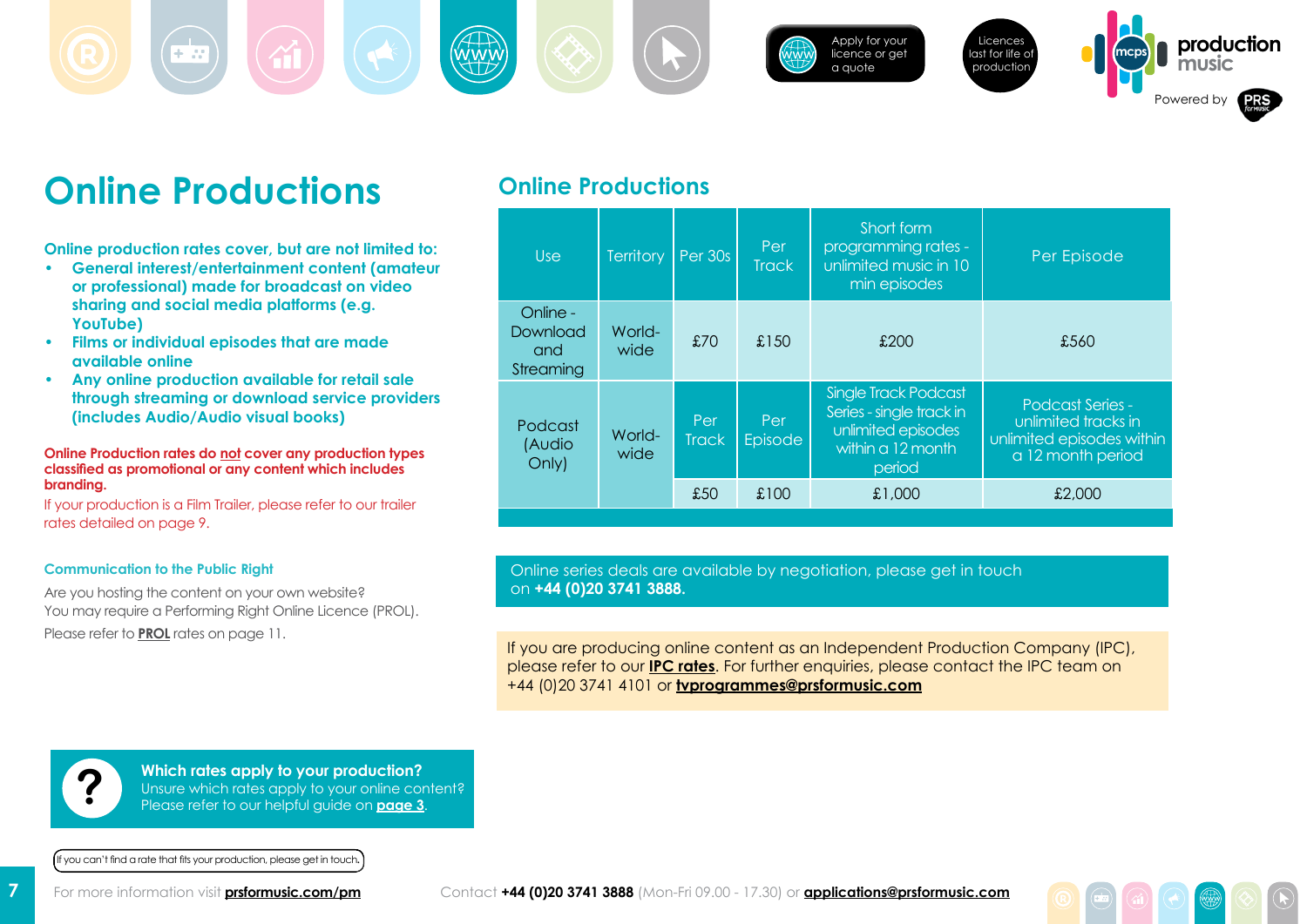

**Film**



[Apply for your](https://musicshop.prsformusic.com/lmgr/)  [licence or get](https://musicshop.prsformusic.com/lmgr/)  [a quote](https://musicshop.prsformusic.com/lmgr/)





**production** 

# **Film & Trailers**

 $+ \pi$ 

#### **Film**

- **• Buyout rates clear the relevant unit for use within all media including but not limited to TV, online, theatrical, Film Festival and physical product release.**
- **Per film rates allow uncapped usage per film.**

#### **Notes:**

**8**

- If you only require online exploitation, please refer to our Online Production rates.
- Feature Film rates allow in context trailer usage. If you require trailer usage that is out of context, please refer to our Trailer rates.
- Aggregation is permitted on all Per 30s rates for Film.

| <b>Use</b>                                                                     | <b>Territory</b> | Per 30s | Per Track | Per Film | If you'v<br>an app |
|--------------------------------------------------------------------------------|------------------|---------|-----------|----------|--------------------|
| <b>Film Festival</b>                                                           |                  | £40     | £100      | £750     |                    |
| Feature film buyout<br>(excl. trailers) Film budget <£500k                     |                  | £75     | £150      | £1,500   | additior           |
| Feature film buyout (excl. trailers)<br>Film budget between £500k and<br>£999k | Worldwide        | £125    | £300      | £3,000   | touch of<br>top-up |
| Feature film buyout (excl. trailers)<br>Film budget between £1m and<br>£3m     |                  | £275    | £600      | £6,000   |                    |
| Feature film buyout (excl. trailers)<br>Film budget >£3m                       |                  | £700    | £1,500    | £10,000  |                    |

e made lication iously equire al rights, get in about a licence

If you can't find a rate that fits your production, please get in touch**.**

For more information visit **[prsformusic.com/pm](www.prsformusic.com/pm)**

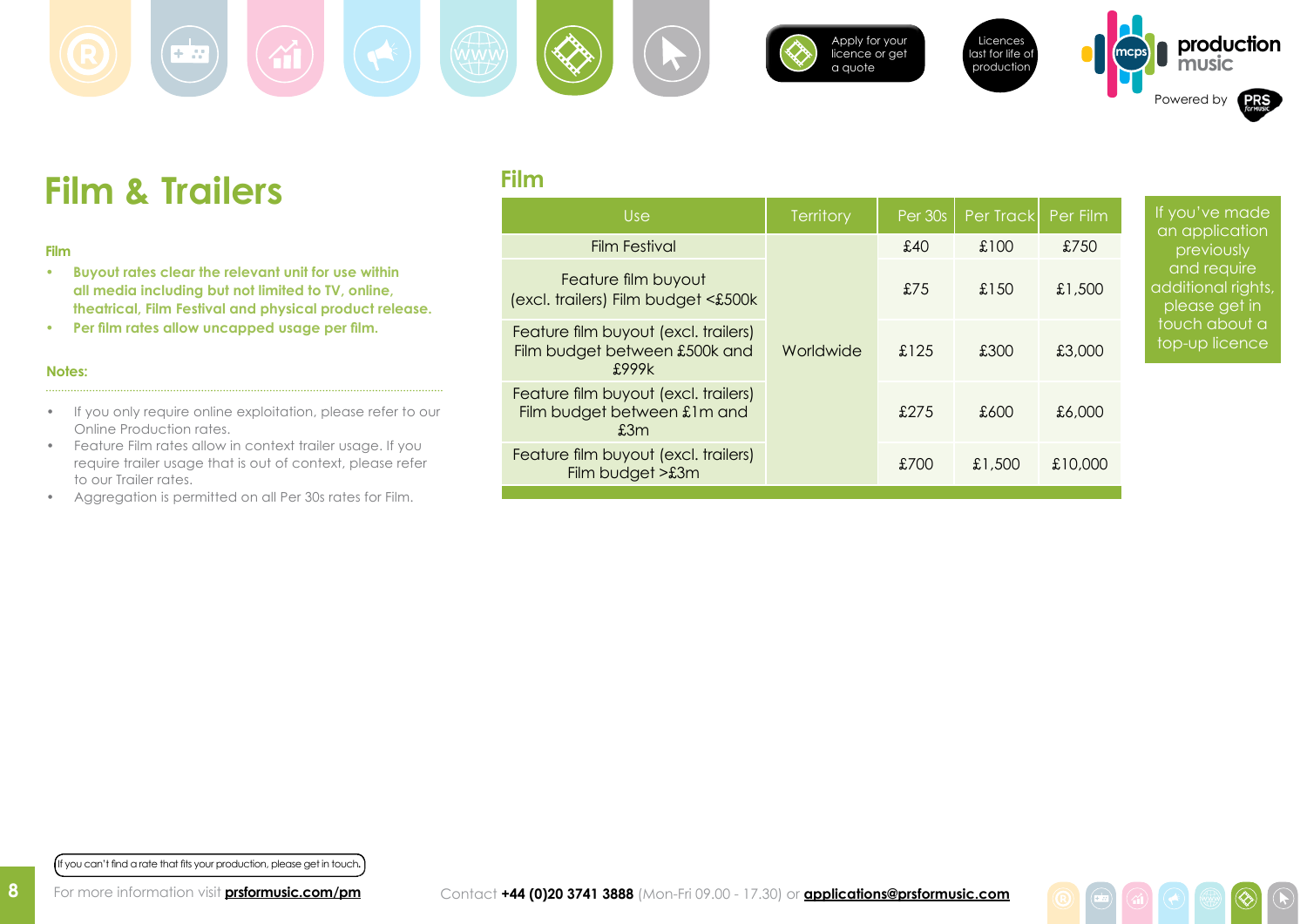



[Apply for your](https://musicshop.prsformusic.com/lmgr/)  [licence or get](https://musicshop.prsformusic.com/lmgr/)  [a quote](https://musicshop.prsformusic.com/lmgr/)





**Film & Trailers**

#### **Trailers**

- **• Film trailers are licensed on a per production basis allowing uncapped usage per trailer.**
- **• Online use includes Video On Demand (VOD) & Social Media platforms e.g. Snapchat, YouTube etc.**

#### **Notes:**

- Only film trailers dubbed in the UK can be licensed through our Rate Card.
- • Online rates include Video On Demand (VOD).
- • Buyout rates clear the relevant unit for use within all media including but not limited to TV, online, theatrical, public location and physical product.
- • All Media rates include Worldwide Online exploitation.

### **Film Trailers**

| Film<br>budget   | Use                                                                    | <b>UK &amp; Eire</b><br>(or single<br>country) | Worldwide<br>excl. USA<br>& Canada | Worldwide | If you've made<br>an application<br>previously |
|------------------|------------------------------------------------------------------------|------------------------------------------------|------------------------------------|-----------|------------------------------------------------|
|                  | All Media                                                              | £5,500                                         | £7,500                             | £9,500    | and require<br>additional rights,              |
|                  | Online                                                                 | n/a                                            | n/a                                | £2,200    | please get in                                  |
| Over £3m         | Per Media (includes TV,<br>Theatrical, DVD, Public<br>Location, Radio) | £1,500                                         | £1,800                             | £2,200    | touch about a<br>top-up licence.               |
|                  | All Media                                                              | £3,000                                         | £4,000                             | £5,000    | Feature film                                   |
|                  |                                                                        |                                                |                                    |           | trailer licences                               |
| <b>Between</b>   | Online                                                                 | n/a                                            | n/a                                | £1,500    | include unlimited<br>tag endings and           |
| $£1m - £3m$      | Per Media (includes TV,<br>Theatrical, DVD, Public<br>Location, Radio) | £900                                           | £1,200                             | £1,500    | cut-downs.                                     |
|                  |                                                                        |                                                |                                    |           |                                                |
|                  | All Media                                                              | £2,000                                         | £3,000                             | £4,000    |                                                |
| <b>Between</b>   | Online                                                                 | n/a                                            | n/a                                | £1,200    |                                                |
| £500k -<br>£999k | Per Media (includes TV,<br>Theatrical, DVD, Public<br>Location, Radio) | £600                                           | £900                               | £1,200    |                                                |
|                  | <b>All Media</b>                                                       | £1,000                                         | £2,000                             | £3,000    |                                                |
|                  | Online                                                                 | n/a                                            | n/a                                | £900      |                                                |
| Under            |                                                                        |                                                |                                    |           |                                                |
| £500k            | Per Media (includes TV,<br>Theatrical, DVD, Public<br>Location, Radio) | £300                                           | £600                               | £900      |                                                |

If you wish to discuss single track usage, campaign rates or co-promotion usage, please contact the licensing team on **+44 (0)20 3741 3888.**

If you can't find a rate that fits your production, please get in touch**.**

For more information visit **[prsformusic.com/pm](www.prsformusic.com/pm)**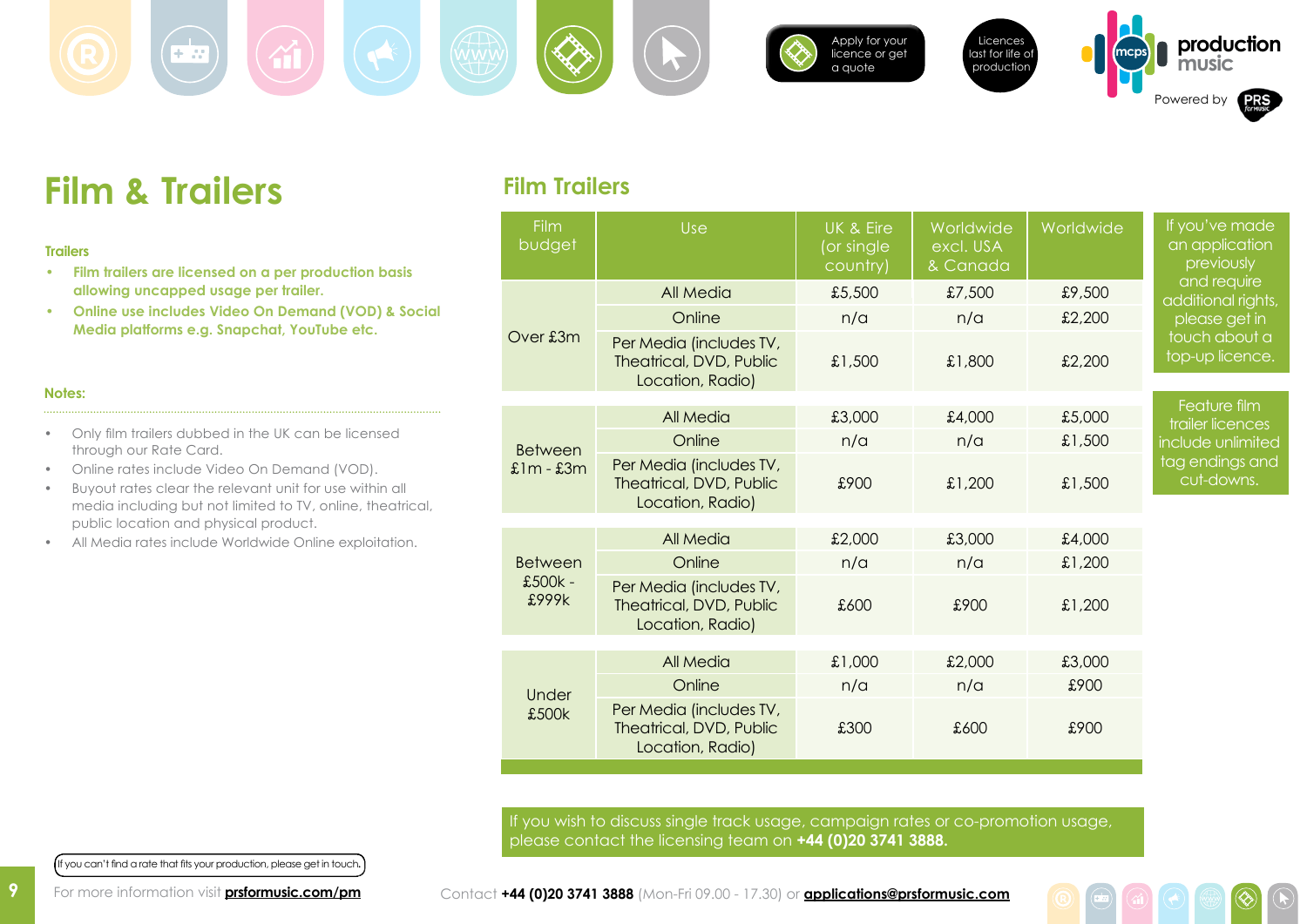[Apply for your](https://musicshop.prsformusic.com/lmgr/)  Licences  $\left| + \frac{1}{n^2} \right|$ [licence or get](https://musicshop.prsformusic.com/lmgr/)  last for life of [a quote](https://musicshop.prsformusic.com/lmgr/) production Powered by

# **Games, Apps, CDs and DVDs**

**These rates cover audio, audio visual or interactive productions for sale or rental to the general public, including:**

- **Films or games**
- *<u>Online/mobile apps</u>*
- **DVD, CD and vinyl products**
- **Covermount products**

**Our 'Non-gaming Mobile App' rates license music which is installed within an app. This rate does not cover productions which are created and uploaded onto 3rd party services such as Youtube or Facebook for example. Please refer to our online content guide on [page 3](#page-2-0) to see which rates apply to this type of content.**

#### **Notes:**

- Retail Game e.g. PlayStation, Xbox or PC games. Rates also cover Virtual Reality experiences and games sold through digital distribution.
- • Looped and interactive use of music allow unlimited looping of a single cue in a production and is charged at double the Per 30s. This option is available across all usages where no Per Track rates are offered. Just select the looped option on the **[Licence](https://musicshop.prsformusic.com/lmgr/)  [Manager](https://musicshop.prsformusic.com/lmgr/)** system.
- Per Game rates allow uncapped music usage for one flat rate.

### **Games, Apps, CDs and DVDs**

| Use                                                                                                    |                         | <b>Territory</b>     | Per 30s          | Per Track | Per Game | <b>DISCOUNT:</b> Per game                                                                                                                                                           |  |
|--------------------------------------------------------------------------------------------------------|-------------------------|----------------------|------------------|-----------|----------|-------------------------------------------------------------------------------------------------------------------------------------------------------------------------------------|--|
| Retail Game e.g.<br>Playstation, Xbox or PC<br>games. Rates also cover<br>Virtual Reality experiences. |                         | Worldwide            | £200<br>£400     |           | £4,000   | rates include a 25% discount<br>on film trailer rates for<br>retail game trailers and<br>advertising rates for related<br>promotions, including video.<br>For more details, contact |  |
|                                                                                                        |                         |                      |                  |           |          | the MCPS licensing team on<br>+44 (0) 20 3741 3888.                                                                                                                                 |  |
| <b>Use</b>                                                                                             |                         | <b>Territory</b>     |                  | Per Track |          |                                                                                                                                                                                     |  |
| Non-gaming Mobile app                                                                                  |                         | Worldwide            | £100             |           |          | If you've made                                                                                                                                                                      |  |
|                                                                                                        |                         |                      |                  |           |          | an application<br>previously                                                                                                                                                        |  |
| <b>Use</b><br>Criteria                                                                                 |                         |                      | <b>Territory</b> |           | Per 30s  | and require<br>additional copies to                                                                                                                                                 |  |
| $<$ 1000 copies                                                                                        |                         |                      | Worldwide        |           | £80      |                                                                                                                                                                                     |  |
|                                                                                                        |                         | 1001 - 10,000 copies | Worldwide        |           | £120     | please get in                                                                                                                                                                       |  |
| CDs and<br><b>DVDs</b>                                                                                 | 10,001 - 50,000 copies  |                      | Worldwide        |           | £150     | touch about a                                                                                                                                                                       |  |
|                                                                                                        | 50,001 - 100,000 copies |                      | Worldwide        |           | £200     | top-up licence.                                                                                                                                                                     |  |
|                                                                                                        | $>100,000$ copies       |                      | Worldwide        |           | £250     |                                                                                                                                                                                     |  |

For MCPS Production Music in retail Games with a budget of £500k and over, please call our licensing team on **+44 (0)20 3741 3888.**

If you can't find a rate that fits your production, please get in touch**.**

For more information visit **[prsformusic.com/pm](www.prsformusic.com/pm)**

**mcps production**

**music**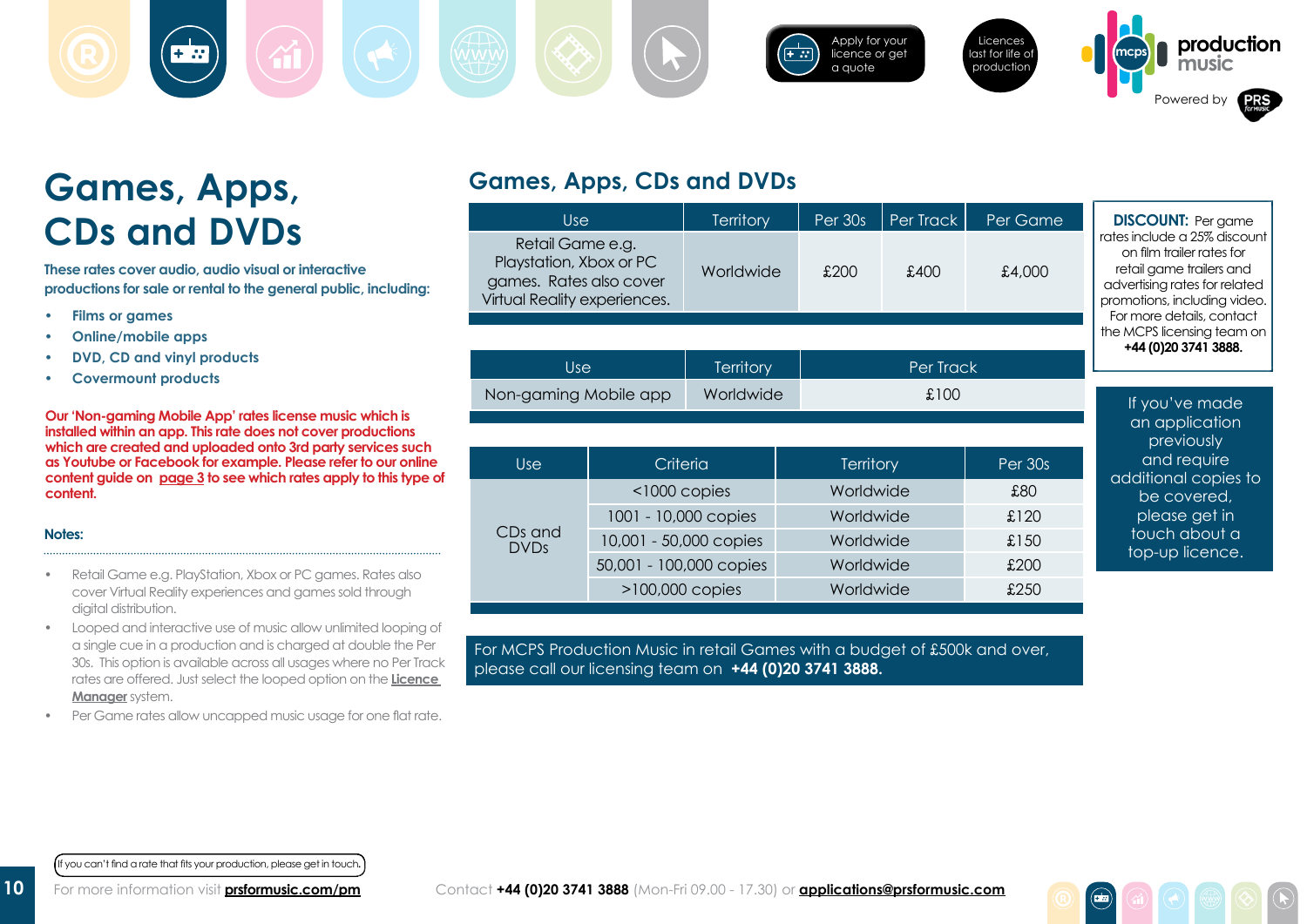<span id="page-10-0"></span>



 $\left( \widehat{\mathbf{R}}\right)$ 

# **Performing Right Online Licence (PROL)**

**Online performing rights cover the communication of a musical work to the public.** 

You will need a PROL, as well as a mechanical right licence, if you are hosting content with production music on your website (i.e. if it is not hosted on an external site such as YouTube).

Visit **[prsformusic.com/prsonline](http://prsformusic.com/users/broadcastandonline/onlinemobile/Pages/PerformingRightOnlinelicence.aspx)** for more information about our licence. Alternatively please call **+44 (0)20 3741 3888**.

A PROL is valid for 12 months. Licensees need to provide a report of the musical works that have been used.

## **Performing Right Online Licence (PROL)**

### **Important**

Under UK law, the act of downloading, streaming and podcasting musical works and sound recordings requires two separate licences to cover two separate licensable rights:

1. The mechanical right (the copying of the musical work).

2. The performing right (the communication to the public of the musical work).

The rates on this page relate to the performing right only. For information about online mechanical rights, please refer to our **[Online Production](#page-6-0)** rates.

| Use           | Media                                                 | Unit allowance<br>(or part thereof)<br>per annum | Cost<br>per unit<br>allowance |
|---------------|-------------------------------------------------------|--------------------------------------------------|-------------------------------|
|               | On demand                                             | $<$ 45,000 streams                               |                               |
| <b>Music</b>  | Background to a<br>website (similar to<br>webcasting) | $<$ 120,000 streams                              |                               |
|               | Permanent download                                    | <5,000 downloads                                 | $£71 + VAT$                   |
|               | Ringtone                                              | <1,000 downloads                                 |                               |
| General       | On demand                                             | <3,200 music hours                               |                               |
| entertainment | Permanent download                                    | <350 music hours                                 |                               |

### **Get a PROL**

Please complete the application form at **[prsformusic.com/prsonline](http://www.prsformusic.com/prsonline)**

If you can't find a rate that fits your production, please get in touch**.**

**11**